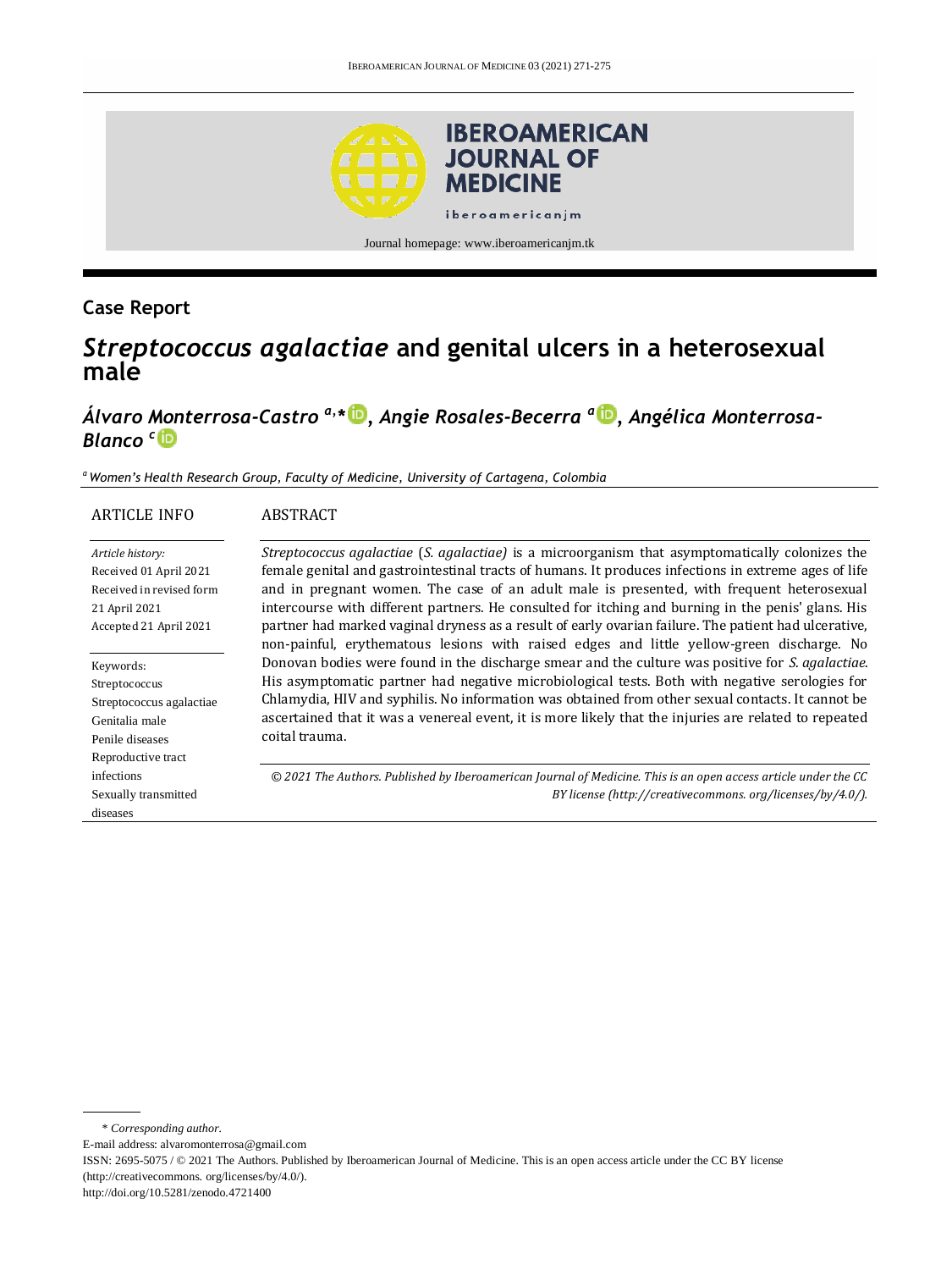#### *Streptoccoccus agalactiae* **y úlceras genitales en un varón heterosexual**

| <b>INFO. ARTÍCULO</b>                                                                                                                                   | <b>RESUMEN</b>                                                                                                                                                                                                                                                                                                                                                                                                                                                                                                                                                                                |  |
|---------------------------------------------------------------------------------------------------------------------------------------------------------|-----------------------------------------------------------------------------------------------------------------------------------------------------------------------------------------------------------------------------------------------------------------------------------------------------------------------------------------------------------------------------------------------------------------------------------------------------------------------------------------------------------------------------------------------------------------------------------------------|--|
| Historia del artículo:<br>Recibido 01 Abril 2021<br>Received en forma<br>revisada 21 Abril 2021<br>Aceptado 21 Abril 2021                               | Streptococcus agalactiae (S. agalactiae) es un microorganismo que coloniza asintomáticamente el<br>tracto genital y gastrointestinal femenino de los seres humanos. Produce infecciones en edades<br>extremas de la vida y en mujeres embarazadas. Se presenta el caso de un varón adulto, con<br>frecuentes relaciones heterosexuales con diferentes parejas. Consultó por picazón y ardor en el<br>glande del pene. Su pareja tenía una sequedad vaginal marcada como resultado de una<br>insuficiencia ovárica precoz. El paciente presentaba lesiones ulcerosas, eritematosas, indoloras, |  |
| Palabras clave:<br>Streptococcus<br>Streptococcus agalactiae<br>Genitales masculinos<br>Enfermedades del pene<br>Infecciones del tracto<br>reproductivo | con bordes elevados y escasa secreción de color amarillo verdoso. No se encontraron cuerpos de<br>Donovan en el frotis de descarga y el cultivo fue positivo para S. agalactiae. Su pareja asintomática<br>tuvo pruebas microbiológicas negativas. Ambos con serologías negativas para clamidia, VIH y<br>sífilis. No se obtuvo información de otros contactos sexuales. No se puede determinar que fue un<br>evento venéreo, es más probable que las lesiones estén relacionadas con traumatismos coitales<br>repetidos.                                                                     |  |
| Enfermedades de<br>transmisión sexual                                                                                                                   | © 2021 Los Autores. Publicado por Iberoamerican Journal of Medicine. Éste es un artículo en acceso abierto bajo<br>licencia CC BY (http://creativecommons.org/licenses/by/4.0/).                                                                                                                                                                                                                                                                                                                                                                                                              |  |
|                                                                                                                                                         | HOW TO CITE THIS ARTICLE: Monterrosa-Castro A, Rosales-Becerra A, Monterrosa-Blanco A. <i>Streptococcus agalactiae</i> and<br>genital ulcers in a heterosexual male. Iberoam J Med. 2021;3(3):271-275. doi: 10.5281/zenodo.4721400.                                                                                                                                                                                                                                                                                                                                                           |  |

## **1. INTRODUCTION**

*Streptococcus agalactiae* (*S. agalactiae*), also called group B ß-hemolytic streptococcus, is a facultative anaerobic, gram-positive, oxidase, and catalase-negative cocco that forms chains of variable length. Ten serotypes based on specific capsular antigens have currently been identified [1-3].

In 1887 Edmond Nocard identified it in bovine mastitis and it was related to the decrease in the quantity and quality of milk. This is the reason why it was called agalactiae, which means "without milk." In 1938 Fry described three cases of puerperal infection by *S. agalactiae*, and several years later it was recognized as the causal agent in neonatal infections. Since then, it has been an agent involved in septicemia and meningitis in newborns, as well as in adverse obstetric outcomes: premature delivery, chorioamnionitis, and fetal death [1, 3, 4].

At the time it has been established that *S. agalactiae* is part of the normal intestinal flora of humans and other lower species. Without causing infection, it can asymptomatically colonize the male and female urogenital tracts [3]. Colonization frequencies between 4 and 40% have been indicated, depending on age, sexual practices, hygienic conditions and detection methods used, and may be transient, persistent or intermittent. Up to 30% of healthy and colonized adults can present mild or severe infectious symptoms [1, 2]. There is no precision if *S. agalactiae* should be considered a sexually transmitted germ. The aim is to present the clinical case of a male who consulted for presenting two genital ulcers, in which *S. agalactiae* was isolated.

### **2. CASE REPORT**

A 55-year-old black male patient residing in a city located at sea level, with an average ambient temperature of 35ºC and relative humidity of 64%. He carried out professional activity in hot environments, with many hours a day under exposure to sunlight.

He consulted together with his spouse, when he was completing two weeks with itching and burning in the penis. He had noted redness on the glans and scant discharge staining clothing. Miconazole was applied without improvement. He denied anal sex or homosexual activity, urinary symptoms, urethral discharge. He claimed frequent relationships with different partners. In the last month, he had two intercourses with different women, without protection for sexually transmitted diseases. He had lived together with his spouse for twelve years, frequent sexual and traumatic activity for both, due to poor adherence to genital lubricants, prescribed for severe vaginal dryness. His 43-year-old spouse, diagnosed with early ovarian failure due to endometriosis, had undergone subtotal hysterectomy with bilateral oophorectomy.

The patient was found in the glans, an erythematous area of one centimeter, rounded, poorly defined edges and a clean bottom without bleeding. In addition, in the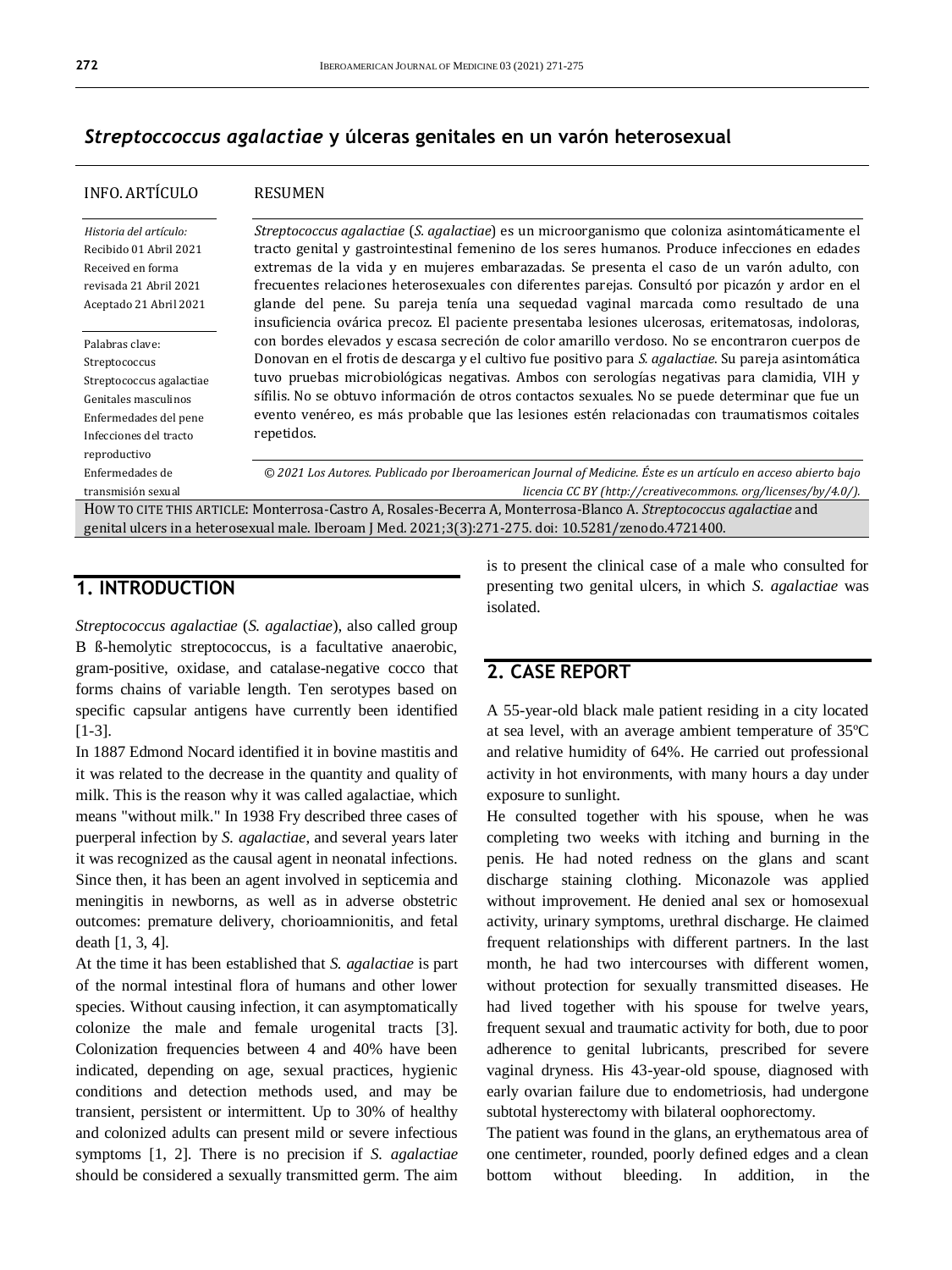balanopreputial sulcus, another larger lesion, erythematous, raised and pale edges, a bottom with bleeding points and little yellow-green discharge, from which a sample was taken for cytology and microbiology (Figure 1).

His partner was asymptomatic. No lymphadenopathy or anal or genital ulcerations. She had perineal fissures and vaginal atrophy: paleness, stiffness, petechiae, and dry walls. Normal cervix. The vaginal cavity was irrigated with sterile physiological saline and one centimeter was taken to perform smears, cultures and antibiograms.

Donovan bodies were not found in the secretion of the ulcers, Gram positive cocci and abundant polymorphonuclear cells were identified. In the culture, *S. agalactiae* was found, sensitive to daptomycin, levofloxacin, linezolid and vancomycin. In the study of the partner: absence of Donovan and Lactobacillus bodies, with few polymorphonuclear cells. Negative culture. In both partners: negative serologies for chlamydia, HIV and syphilis. There was no clinical information or the possibility of evaluating other sexual contacts. Male's treatment with levofloxacin 750 mg / day for 10 days. One month later, both were asymptomatic and without genital lesions.

# **3. DISCUSSION**

Streptococci are a diverse and heterogeneous group of bacteria. Some can cause disease in humans or animals, but many others are not pathogenic. 49 species and 8 subspecies have been identified, of which more than 30 have been linked to infections in humans. They are classified according to several systems: Lancefield groups, hemolysis patterns and more recently according to molecular or biochemical tests [1]. Table 1 presents a version of Rebeca Lancefield's classification.

An increase in the incidence of *S. agalactiae* disease in adults has been reported in the United States, from 3.6 x 100,000 in 1990 to 7.3 x 100,000 in 2007 [1], Including from skin or soft tissue infection to bacteremia. In the former, cellulitis, abscesses, ulcers, necrotizing fasciitis or pyomyositis occur. The latter can lead to heart valve



*Figure 1: Balanopreputial sulcus showing erythema, raised and pale edges, bleeding points and little yellow green discharge.*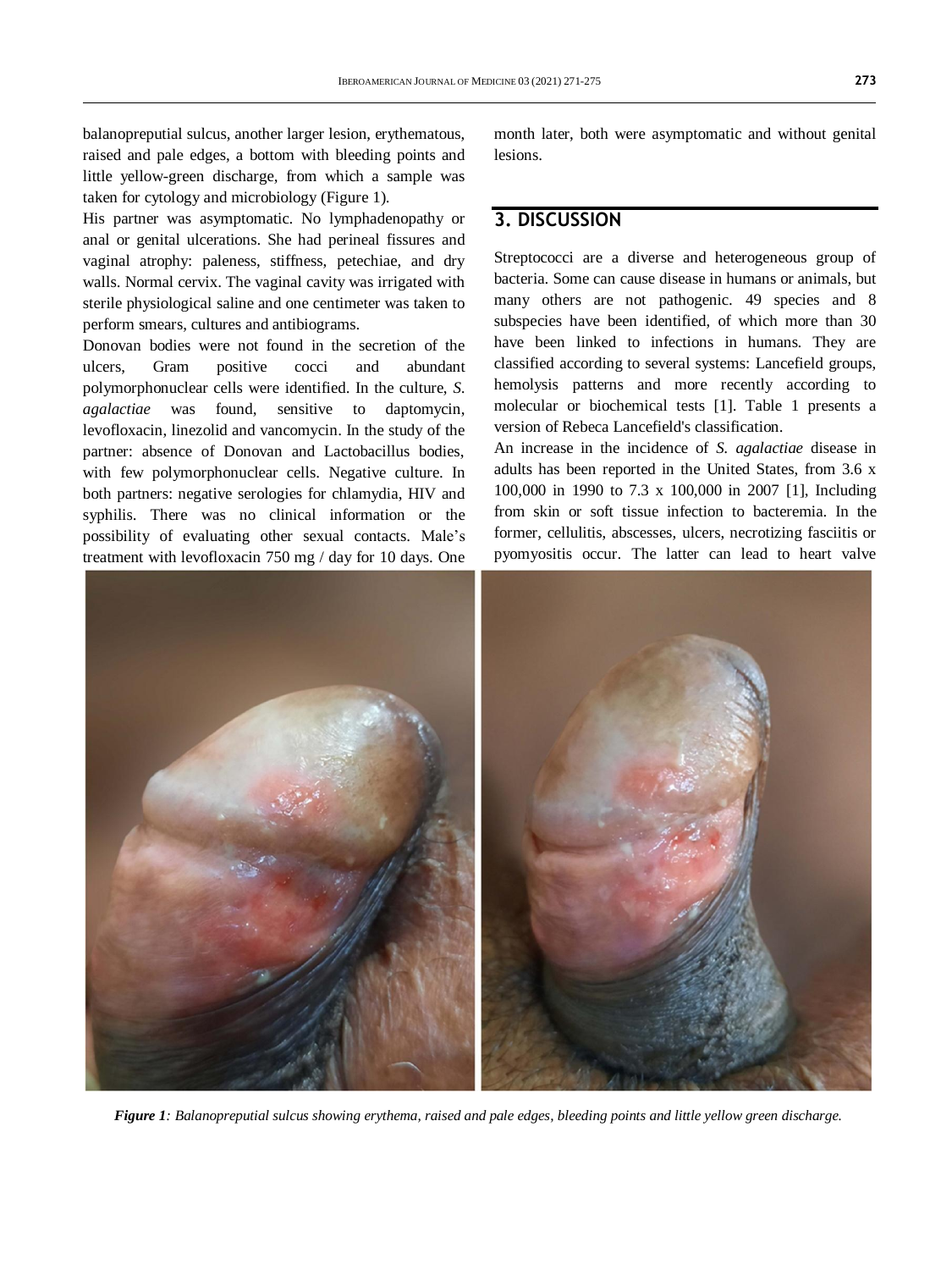lesions, endocarditis, pneumonia, osteomyelitis, and meningitis [1, 2].

*S. agalactiae* has been found in ulcers in the oral cavity or on the genitals [5, 6]. It has also been found in urethral discharge and is estimated to be present in 1.5% of nongonococcal urethritis cases [6]. It is usually isolated in 2.0% and 3.4% of urine cultures of men and women, respectively [7]. Urinary infection due to *S. agalactiae* is associated with chronic prostatitis, vulvovaginitis, and cervicitis. In pregnant women, it is a risk factor for neonatal infection [1]. Generally, vaginal colonization with *S. agalactiae* is asymptomatic; however there is a greater presence of these bacteria in women with excessive or purulent vaginal discharge [1, 8].

presented may be a similar situation. The severe vaginal atrophy of the partner and the absence in the regular use of genital lubricant, could favor recurrent genital trauma and the occurrence of lesions on the penis, which secondarily become infected by *S. agalactiae* that has colonized without symptoms, the vagina of any of the sexual partners. In this regard, Lucks [10] raised the possibility of acquiring *S. agalactiae*, through a traumatic abrasion during sexual intercourse, with subsequent balanitis.

On the other hand, Frey et al. [5] reported *S. agalactiae* in painful ulcers on the penis and in the oral cavity of an adolescent, five days after vaginal intercourse and oral sex, with an unknown partner and without the use of a condom. Because *S. agalactiae* is isolated from the rectum,

| Table 1. Streptococcus clasification |                                                                                                                                                                                         |                                                                      |                                                                                                                                                                 |  |
|--------------------------------------|-----------------------------------------------------------------------------------------------------------------------------------------------------------------------------------------|----------------------------------------------------------------------|-----------------------------------------------------------------------------------------------------------------------------------------------------------------|--|
| <b>Lancefield</b><br>Group           | <b>Species</b>                                                                                                                                                                          | Hemolysis pattern according to<br>the destruction of red blood cells | <b>Associated diseases</b>                                                                                                                                      |  |
| $\mathbf{A}$                         | Streptococcus pyogenes                                                                                                                                                                  | <b>B</b> eta                                                         | Septicemia. Scarlet fever. Pneumonia.<br>Rheumatic fever. Glomerulonephritis.<br>Pharyngitis. Tonsillitis. Skin and wound<br>infections. Necrotizing fasciitis. |  |
| B                                    | Streptococcus agalactiae                                                                                                                                                                | Beta                                                                 | Skin infections Endocarditis. Septic<br>arthritis. Urinary infections. Septicemia.<br>Puerperal or neonatal sepsis. Meningitis.<br>Mouth or genital ulcers.     |  |
| $\mathbf C$                          | Streptococcus dysgalactie<br>Streptococcus equi                                                                                                                                         | Beta                                                                 | Impetigo. Wound infections. Puerperal or<br>neonatal septicemia. Endocarditis. Septic<br>arthritis. Pharyngitis. Pneumonia,<br>Cellulitis. Erysipelas.          |  |
| G                                    | Streptococcus cani                                                                                                                                                                      | <b>B</b> eta                                                         | Erysipelas. Impetigo. Wound infections.<br>Puerperal or neonatal sepsis. Endocarditis.<br>Septic arthritis. Pharyngitis. Pneumonia.<br>Cellulitis. Pyoderma.    |  |
| D                                    | Enterococcus faecalis<br>Enterococcus faecium<br>Streptococcus equinus                                                                                                                  | Alpha<br><b>or</b><br>Gamma                                          | Wound infections. Concurrent bacteremia.<br>Endocarditis. Urinary infections.<br>Cellulitis.                                                                    |  |
|                                      | Streptococcus gallolyticus                                                                                                                                                              |                                                                      | Colonic adenomas or carcinomas,<br>endocarditis.                                                                                                                |  |
| <b>Viridans</b>                      | Streptococcus mutans<br>Streptococcus sanguis<br>Streptococcus salivarius<br>Streptococcus mitior<br>Streptococcus anginosus<br>Streptococcus constellatus<br>Streptococcus intermedius | Alpha<br><b>or</b><br>Gamma                                          | Meningitis. Localized infection.<br>Abscesses (especially S. anginosus).<br>Endocarditis. Bacteremia. Meningitis.<br>Toxic shock syndrome.                      |  |

Information on genital ulcers and *S. agalactiae* is scarce, being limited to few clinical cases. James [9] in 1984 described a very wet and moderately painful bright red circumferential ulceration on the penis of a twenty-yearold. Studies with tests and culture broths used in those times indicated group B ß-hemolytic streptococcus. The patient admitted trauma but did not specify its nature. The authors noted that the ulceration could have been caused by *S. agalactiae*, although secondary infection at the trauma site was also likely, by agents that asymptomatically colonized the vagina of the sexual partner. The case

perineum, vaginal discharge, cervix, and urethra from sexually active people with multiple partners, transmission through sexual contact has been suggested [1]. However, the information available is insufficient to ensure that genital ulcers, caused by or with the presence of *S. agalactiae*, should be considered a sexually transmitted disease. There is no information on the need for treatment of the sexual partner. In the case presented, no similar lesions were observed, nor were the germ found in the partner. It was limiting not to have been able to obtain information about the other sexual contacts.